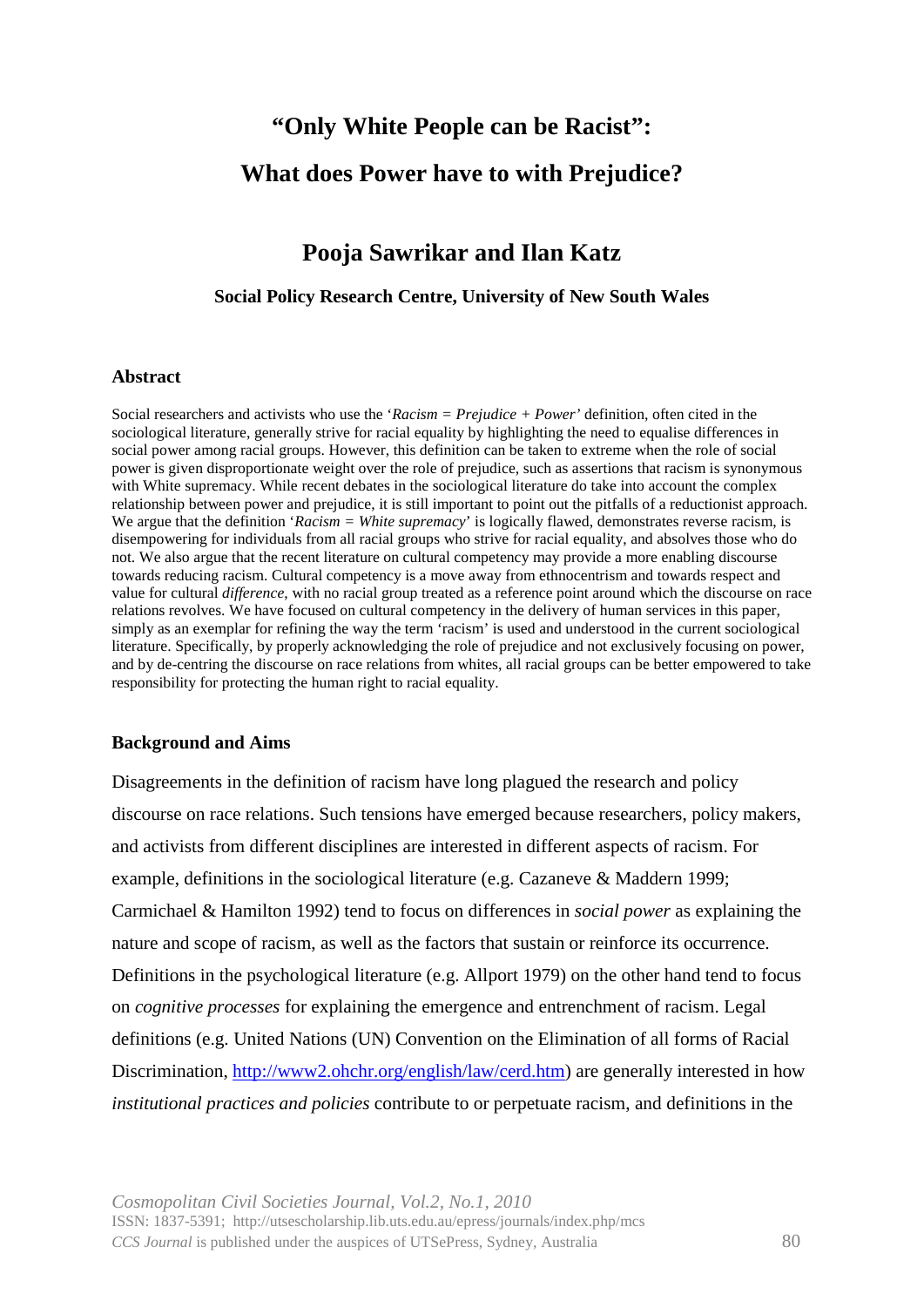economics literature (e.g. Blalock 1967; Sivanandan 1993) stress the role of *competition over limited resources* as a primary reinforcer of racism.

Even within disciplines there may be differences in ideology, such as:

- The colour blind approach the belief that culture and race should make no difference and people are basically all the same;
- The equal opportunities approach believes that structures should be set up to give people an equal chance to succeed;
- The anti-racist approach believes that ultimately the world is divided into 'white' and 'black' with white  $=$  oppressors and black  $=$  victims;
- The diversity approach belief that there are different cultures and races and that the aim is to value each person's unique attributes; and
- The Marxist approach believes that blacks are part of an oppressed underclass and the aim is to overthrow the owners of the means of production.

Differentiating the various elements of and approaches to racism is useful because it increases precision and accuracy on our understanding of its nature, causes, reinforcers, and scope. Indeed, racism is a complex phenomenon and a simplified explanation and description would be inconsistent with its nature. Racism is seen in the literature as intimately entwined with issues that relate to class, nation, identity, social justice, and institutionalised practices (San Juan 2002). However, disagreements in the definition of racism can also lead to misunderstanding because researchers, policy makers, and activists do not have a common language with which to communicate. This can stifle progress towards reducing racism. And as Satzewich (1998) argues, the concept of 'racism' is a social phenomenon that is alive and well in contemporary society, even though 'the concept of racism defends us against the project of universal belonging' (Holland 2005) and the concept of 'race' has no scientific validity (Satzewich 1998).

The aim of this paper is not to take these various elements of racism and propose a unified definition that reconciles these differences, but to compare two of the more common definitions used especially in the sociological literature – *'Racism = Prejudice + Power'* and *'Racism = White supremacy'*. While the latter definition has some utility because of its potency to shed light on what reinforces racism in some (mostly white-majority) societies, we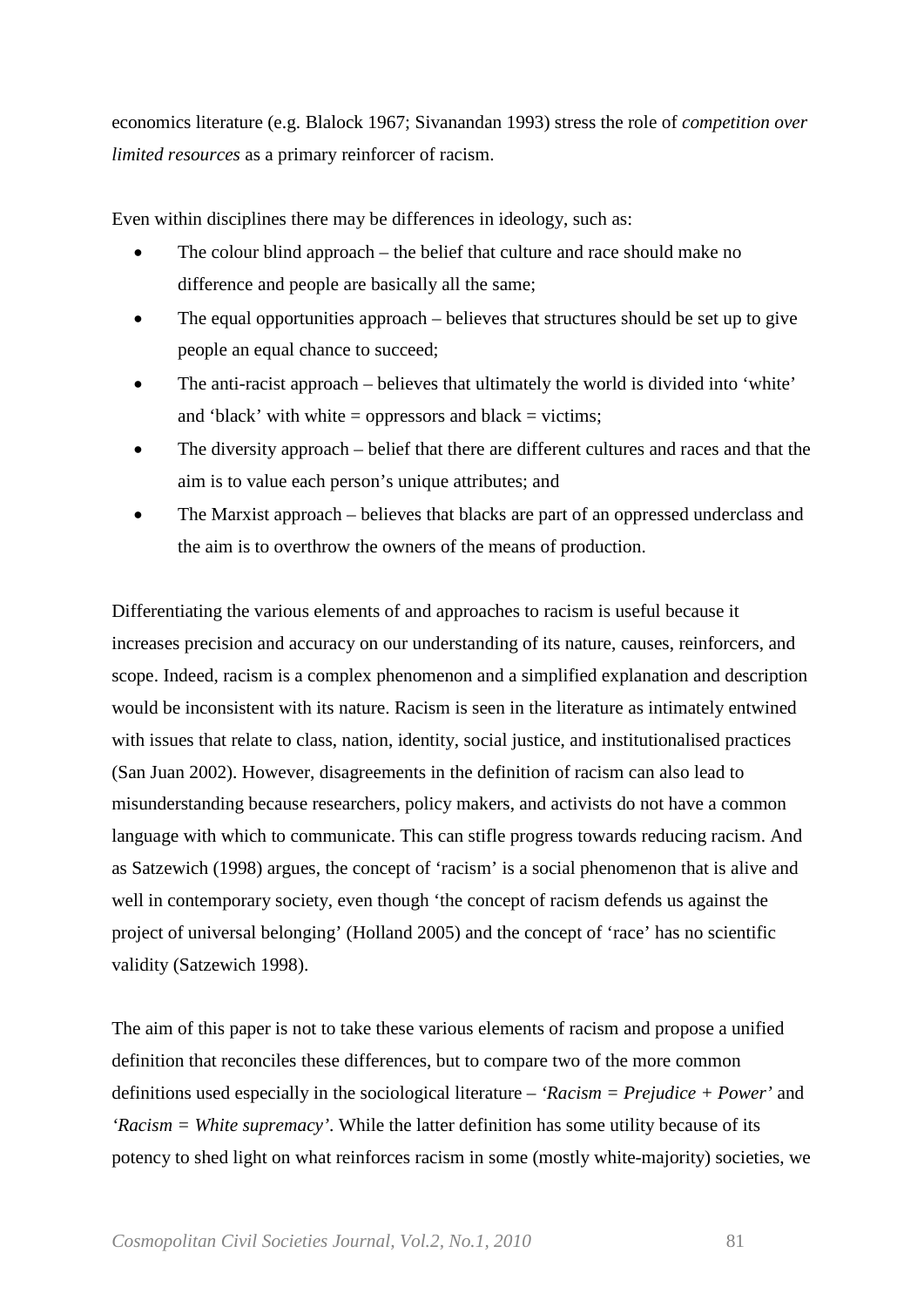argue that this utility is undermined by four main problems. In particular, this definition is logically flawed, it demonstrates reverse racism, it is disempowering for individuals from all racial groups who strive for racial equality, and it absolves all racial groups for taking responsibility for their contribution to racism in society.

Moreover, we aim to show how the power of language can be used to perpetuate or excuse racism and bring about outcomes that are not actually desirable. Indeed, we argue that researchers, policy makers, and activists are interested in different aspects of racism because they have different end goals they aim to attain. Those who aim to overcome structurally racist policies and practices are unlikely to use the economic or psychological definition of racism, in which competition over limited resources (Blalock 1967; Sivanandan 1993) would be used to justify the stigmatisation and devaluing of the 'out-group' and a belief in the inherent superiority of one's own 'in-group' (Allport 1979). This is because definitions are themselves end goals; identifying the factors that cause racism also provide a pathway for identifying how to reduce it. We argue that the end goal of the definition *'Racism = White supremacy'* is less about striving to reduce racism, and more about striving to making whites aware of the privileges they attain by virtue of their racial group's strong social power (Wildman 1996; Chandra-Shekeran 2008). As such, and in line with the anti-racism approach described above, this definition is not wholly counter-productive. However, we see that this end goal is achieved at the cost of the four negative consequences mentioned above.

Finding a language that enhances our understanding of racism but at the same time also helps us reduce it is by no means an easy task. However, it is still seen as preferable to this reductionist definition, which may help us understand racism but not necessarily help us reduce it. Importantly, we have focused on this definition of racism because, although it is most often used in the United States of America (USA) and not in Australia, lessons learned from the consequences of the misuse (and the power) of language are still relevant in the Australian context.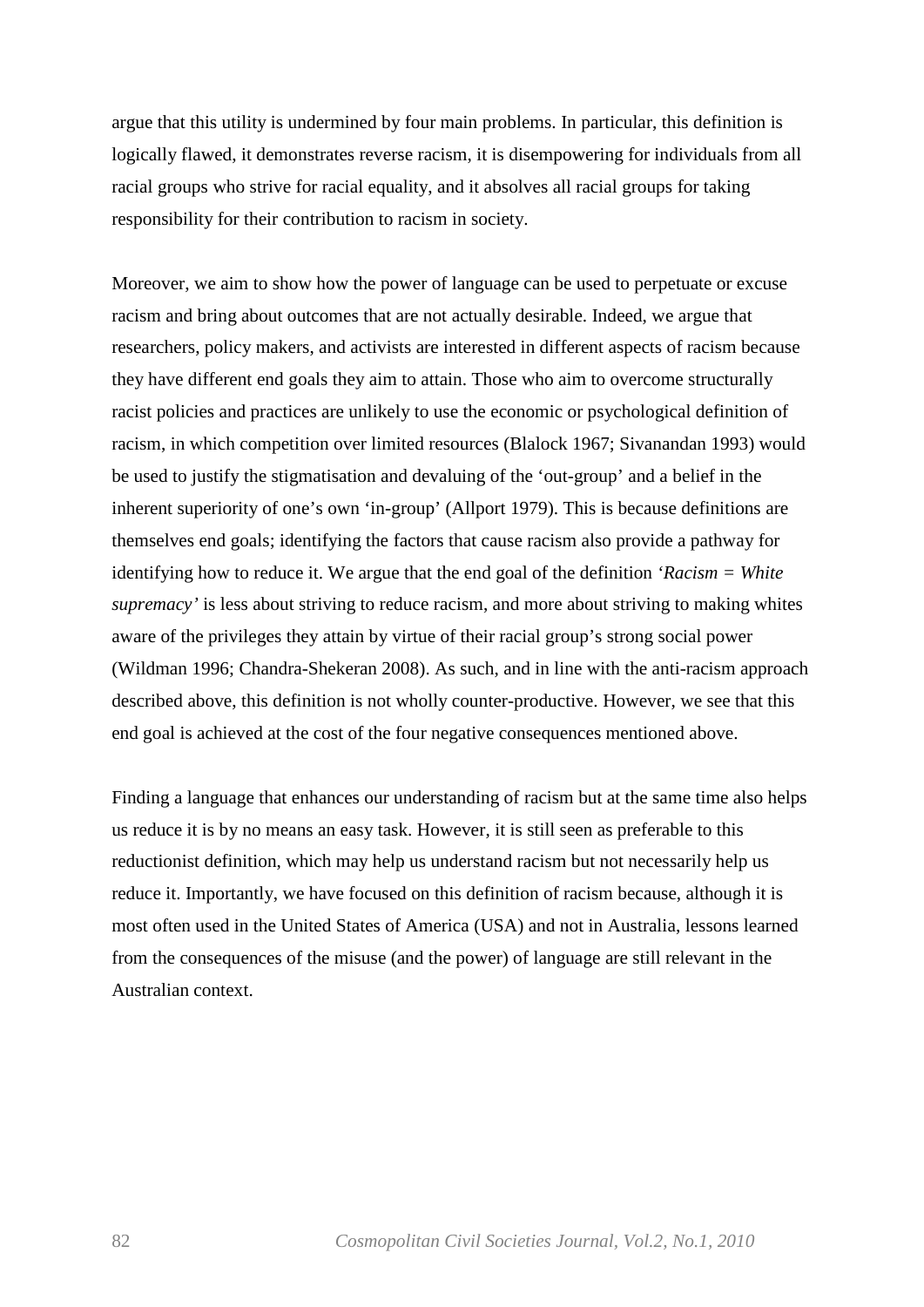### **Two definitions of racism commonly used in the sociological literature**

# *A. Racism = Prejudice + Power*

Definitions of racism used mostly in the sociological literature are generally premised on the assertion that racism is the result of two additive components  $-$  prejudice and power<sup>[1](#page-3-0)</sup>. This definition was particularly popular during the 1960s to 1980s in the USA (Rattansi 2007) but is still used by a number of contemporary theorists. For example, Cazanave and Maddern (1999) argue that:

racism is a highly organised system of "race"-based group privilege [that is, 'power'<sup>[2](#page-3-1)</sup>] that operates at every level of society and is held together by a sophisticated ideology of colour/"race" supremacy [*that is, 'prejudice'*[3](#page-3-2) ].

This definition has a number of benefits. Firstly, it goes beyond the individualised cognitive process of negative stereotyping that is used more often in the social psychology literature (e.g. Allport 1979). In other words, the definition *'Racism = Prejudice'* is limited in its ability to explain and describe the nature, causes, reinforcers, and scope of racism beyond individual interactions, and at the societal or systemic level. Secondly, such a definition acknowledges that inequities in the distribution of social power do occur between racial groups. As such, it can highlight the need for structural agendas or movements against racism in organisations and institutions, rather than leaving the struggle against racism solely to individuals. Finally, by drawing attention to both personal and group factors, this definition is able to show that individuals shape and are shaped by socio-cultural factors (Chandrakumar 2008). This is important because although racism is a universal phenomenon, it manifests differently in different societies and so the ways it must be countered are also highly sensitive to the nuances of that contextual environment.

<span id="page-3-0"></span><sup>&</sup>lt;sup>1</sup> While there are a number of different types of power – material, economic, political, and social, for example – power is defined here as the capacity to exert any form of influence on others (Giddens 1997). In this paper, 'power' and 'social power' are used synonymously.

<span id="page-3-1"></span><sup>&</sup>lt;sup>2</sup> Italics inserted.

<span id="page-3-2"></span><sup>3</sup> Italics inserted.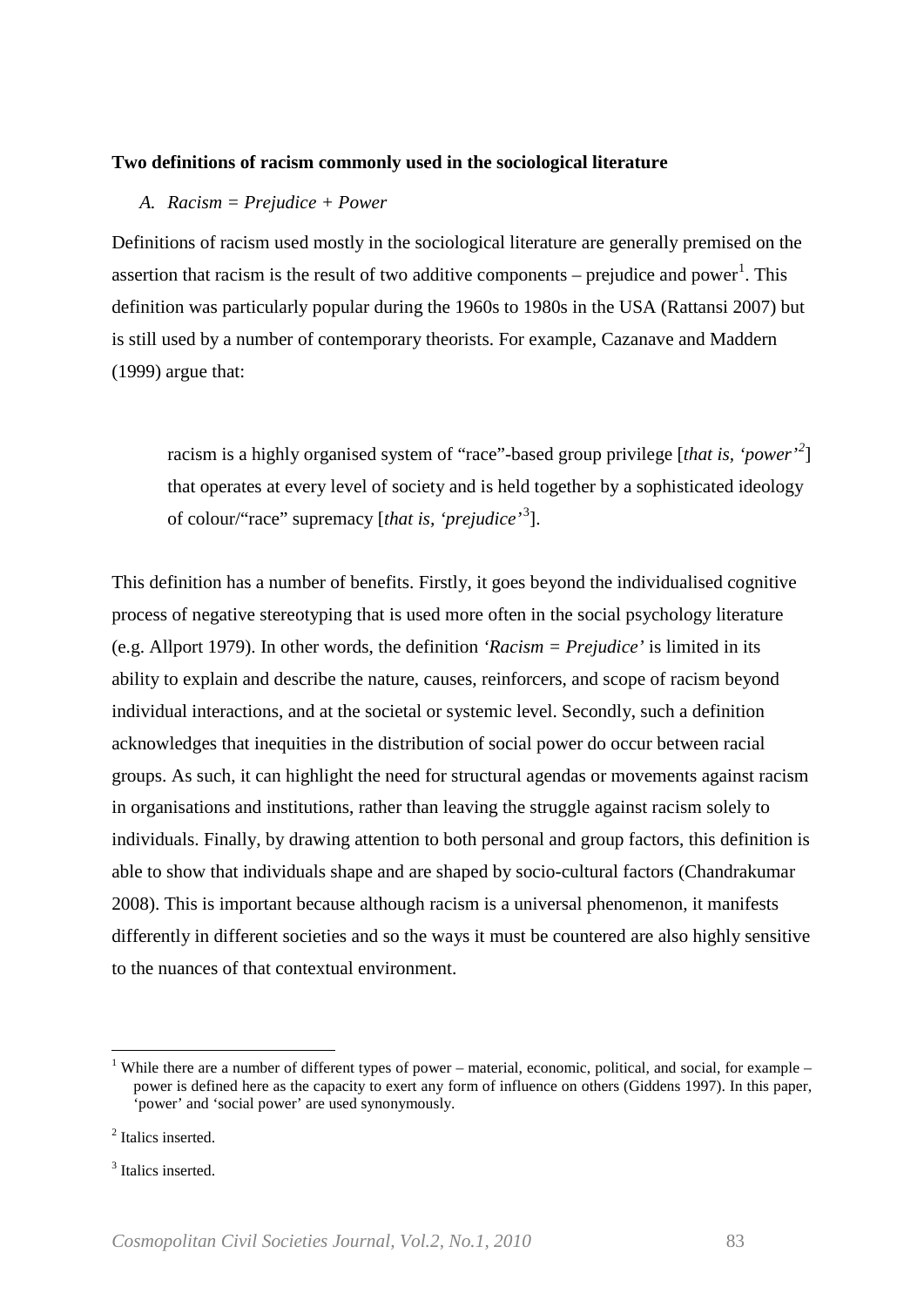In short, defining racism as the combination of both prejudice and power is beneficial because it is not reductionist or simplistic in its approach, it can mobilise both individuals and institutions to take responsibility for striving to reduce racism, and it is sensitive to contextual factors. Further, the overarching implication of this definition is that to reduce racism, individuals must become vigilant of their racial prejudices and strive to create a society in which the power of racial groups is equal.

Current debates in the sociological literature provide important explorations of how the power of groups are affected by a range of factors (most especially economic ones), and also examine the complex relationship between power and prejudice. For example, the extensive work of Fraser (2005, 1997) conceptualises the attainment of social justice along three dimensions – redistribution (where the inequity is said to be economically-based distributive injustice or maldistribution), recognition (where the inequality is seen as culturally-based status inequality or misrecognition), and more recently, representation (where the inequality is described as political injustice or misrepresentation). When these three dimensions are 'in balance' across racial groups, justice, or parity of economic, cultural, and political participation, is said to be attained. Although Fraser (2005) views 'the individual as the fundamental subject of justice' her approach to consciousness-raising is along the lines that 'the personal is political'.

Contrary to Fraser, Honneth (1996) places less emphasis on structural matters, although he does engage somewhat with the impact of distributive economics, and focuses more on recognition issues. While Fraser (2005) sees this framework as simplistic monism, his counter position importantly draws attention to the psychological component of racism. Honneth (1996) claims that the struggle for recognition defines both human self-formation and social formation, and permeates all struggles for social justice. As such, justice is understood as the "intersubjective satisfaction of moral expectations that arise as individuals attempt to establish a positive self-relation via recognition from others" (Yar 2001, p. 297).

Gilroy (2005, 1999) is more historical than Marxist or philosophical in his approach, and offers an understanding of racism and multiculturalism within the context of British colonialism and its "(melancholic) attachment to global grandeur" (Williams 2005). Gilroy has an "antipathy towards nationalism" (Gilroy 1999, p. 184), and argues that overcoming racism requires a planetary or cosmopolitan humanism (cited in Robotham 2005); where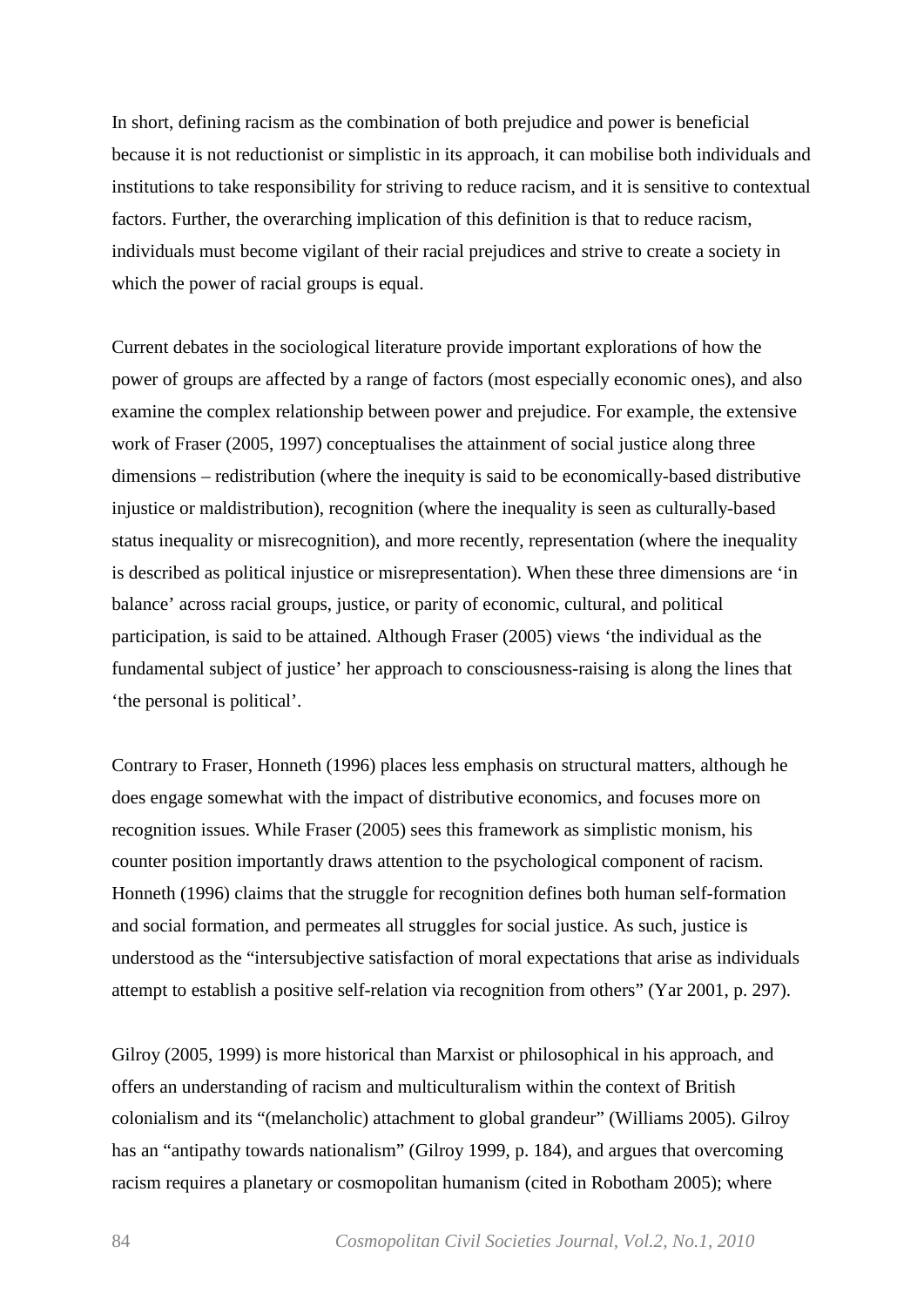individuals are asked to overthrow their attachment to (Black) identity and discover "that crushingly obvious, almost banal human sameness" that we all share (Gilroy 2000, cited in Gregg 2002).

These sociological theorists have different conceptualisations about the nature of racism (and as a result, how it could be combated), but have in common an interest and focus on 'group' factors that bring about racism at the systemic or societal level. Nevertheless, their positions are still organised around the role of power in relation to individual factors such as prejudice (albeit to greater or lesser extents).

While an examination of economic and other factors that affect the historic and current social power of racial groups are important dimensions in any analysis of racism, a fuller exploration of these are outside the scope of this paper. Here, we aim to show that dire consequences can arise when too much weight is given to the unequal distribution of power between racial groups, and insufficient attention is paid to individual responsibility to address prejudice. Indeed, past formulations on the nature of racism, namely that racism is essentially synonymous with White supremacy, still appear in contemporary literature.

# *B. Racism = White supremacy*

Although the political activist, Lewis (1995), acknowledges the role of prejudice, he essentially reduces racism to differences in power between racial groups. In this way, he asserts that:

in terms of the current world system, racism is essentially and primarily synonymous with White supremacy … There's no such thing as reverse racism because there's no such thing as a simple reversal of the power relationships between Whites and Blacks … In the current context, *only white people can be racist[4](#page-5-0)* .

While there are no known researchers, activists, or policy makers who define racism as *equivalent* to White supremacy (for doing so would be uncomprehensive and mismatched to its complex nature), there are a vast number of writers who use a definition of racism that is *essentially* synonymous with White supremacy, in the same way Lewis (1995) does. For

<span id="page-5-0"></span> <sup>4</sup> Italics inserted.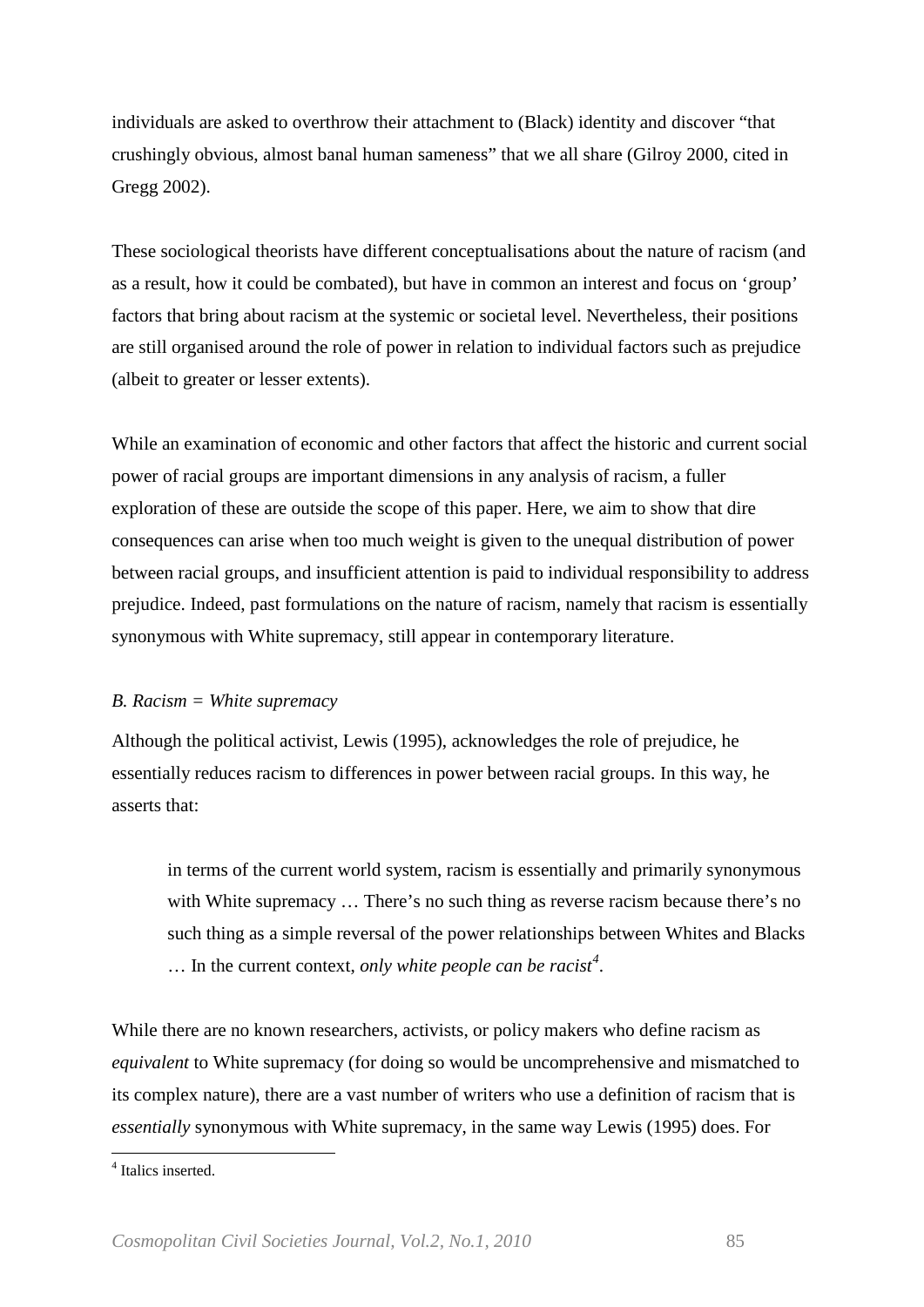example, the North American sociologist, Feagin (2006), argues that 'rarely are whites seen as the central propagators and agents in a persisting *system* of racial discrimination' (p. 5). Similarly, Bonilla-Silva (2001, 1996) argues for the importance of a structural theory of racism based on racialised social systems in any discourse on racism.

Wellman (1977) was more extreme in his view, arguing that "only 'white' people express racist sentiments and act in a racist manner", although this view has since been rejected (cited in Miles & Brown 2003). However, somewhat more recently, van Dijk (1991) writes that "many white people may no longer believe in white racial supremacy. They may in principle even endorse values of social justice. However, massive legal and scholarly evidence … and personal experiences … show that white people and institutions still engage in the many daily practices that implement the system of white dominance and seldom challenge its underlying beliefs and ideologies" (p. ix).

The aim of using a definition of racism that is essentially synonymous with White supremacy is to highlight the pervasiveness of the inequitable distribution of social power in the US (and other white-majority countries like Australia), and the resultant level of oppression that is experienced by others. Thus, researchers, policy makers, and activists who use this definition aim to demonstrate that if social power were distributed more equally among racial groups, and the pervasiveness of White supremacy were then diminished, racism would reduce. While it may indeed achieve this end goal, we argue that there are four major problems that also arise from using this definition, and which undermine its effectiveness in achieving the end goal.

# *Problem 1: This definition is logically flawed*

A definition of racism that gives disproportionate weight to power over prejudice is based on a logical flaw. It begins with the equation *'Racism = Prejudice + Power'*, but uses the historic and current inequity in social power in favour of whites to replace power with this nominal racial group; that is, *'Power* = *whites'*. In this way, it falsely deduces from these two premises that *'Racism = Prejudice + whites'*, or in the words of Lewis (1995), that 'only white people can be racist'.

The pervasiveness of White supremacy and the oppression it causes others, cannot, and more importantly should not, be denied. There are countless extreme and devastating examples of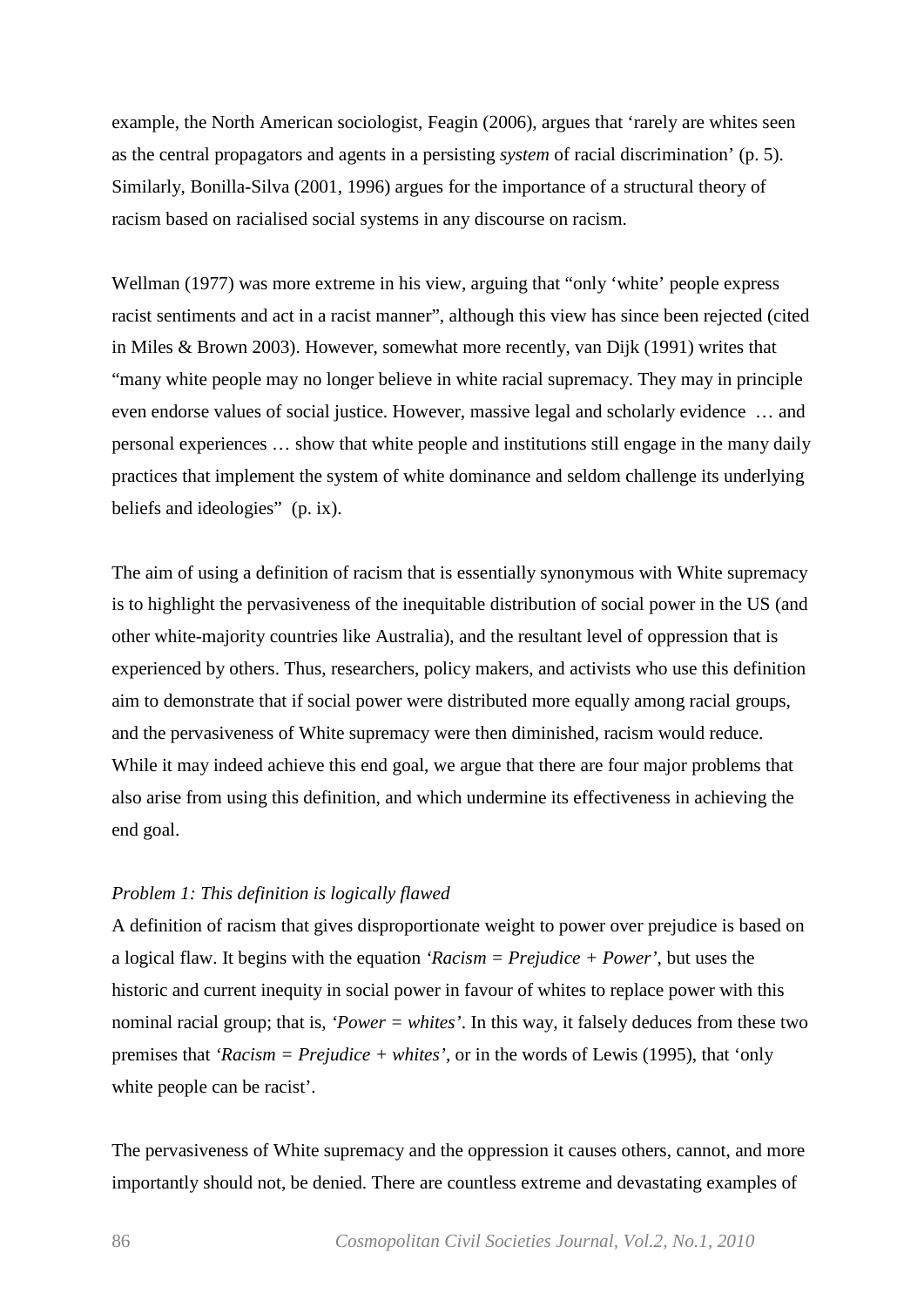White supremacy throughout human history: Nazi Germany against Jews, Blacks and immigrants; the Klu Klux Klan; slavery of Africans in America; British colonial rule in India; apartheid in South Africa; and the Stolen Generation in Australia.

White supremacy manifests even in more covert forms. To borrow an example from immigration policy in Australia, over the 12 years under the Prime Ministership of John Howard (1995–2007), the language of 'assimilation' was arguably normalised in official vernacular. The Department of Multicultural and Indigenous Affairs (DIMIA) was changed to the Department of Immigration and Citizenship (DIAC), reflecting a move from celebration of multiculturalism to citizenship rights and responsibilities conditional on integration to and knowledge of 'Australian values' [\(http://www.citizenship.gov.au/\)](http://www.citizenship.gov.au/); the language of '*tolerance* of difference' rather than '*acceptance* of difference' was arguably routinised; and without a human rights framework in Australia, the rhetoric of 'social inclusion' rather than 'social justice' still implicates that some groups have the power to decide who should or needs to be socially included (Jakubowicz 2008).

Nevertheless, the pervasiveness of white supremacy should not negate inclusion or discussion of instances of racism that do not involve whites. For example, racism can occur between two or more minority ethnic groups in white-majority countries. Instances of this are demonstrated between Asians and Caribbeans in the United Kingdom (UK) during the 2005 riots (Townsend 2005). Although, as Noivo (1998) argues, the occurrence of inter-minority racism is in part due to the racialisation they undergo at the hands of dominant group, he also argues that there are other processes that influence how and why minority groups discriminate against one another. Racism can also occur between relatively established migrant groups and newly arrived migrant groups in Australia (Griffiths, Sawrikar, & Muir 2008; Satzewich 2002), as well as between migrant groups and Indigenous Australians (Griffiths et al 2008). To extend the point, racism can occur between the majority and any minority ethnic group in any non-white majority country, such as between Fijians and Indians in Fiji (Davies 2007). Indeed, the extensive work of Okihoro (2001, 1994) embodies alternatives to the commonplace binary-based narratives that devalue or exclude the experience of Asian peoples in the USA and assume that there are only two races – white and black (Newman 2002).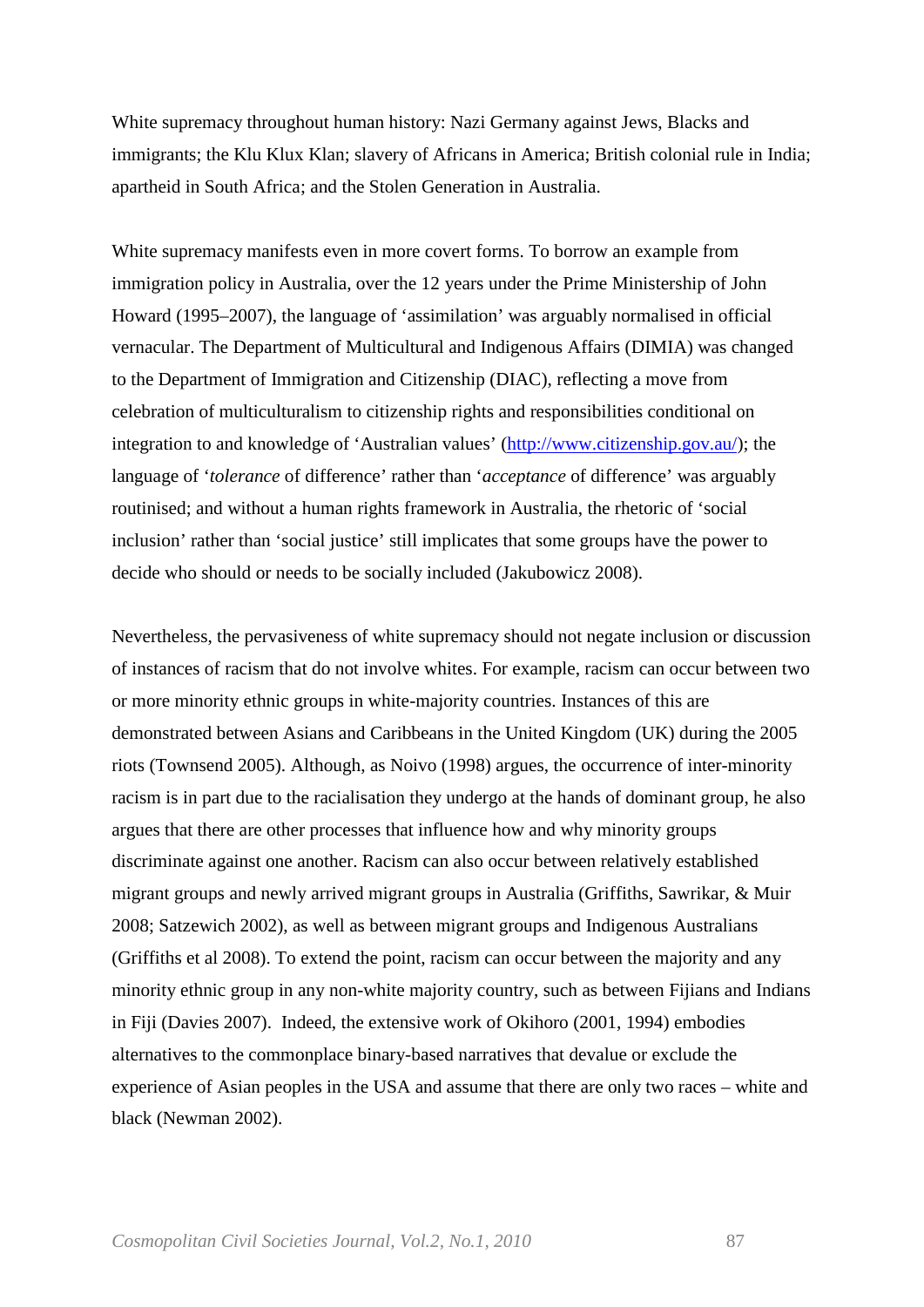Thus, the pervasiveness of white supremacy does not justify replacing the definition of racism, and instances of racism that do not include whites should not be excluded from discussions and debates on racism. In short, we argue that *White supremacy necessarily implies racism* because it is one (very common and powerfully destructive) example of racism, *but racism does not necessarily imply White supremacy*. These two terms should not be used synonymously.

#### *Problem 2: This definition demonstrates reverse racism*

The statement or belief that 'only White people can be racist' (Lewis 1995) is itself a negative or prejudicial stereotype. While this statement or belief does not assert that every white person is racist, it does assert that only white people have the *capacity* to be racist because only white people have power. This is prejudicial, because it reflects a negative generalisation about a racial group (Devine 1989). (Indeed, the term prejudice is derived from the Latin *prae judicium*, meaning 'pre-judgement').

Lewis (1995) asserts that 'there's no such thing as reverse racism because there's no such thing as a simple reversal of the power relationships between Whites and Blacks'. While it may be difficult to overturn entrenched discrepancies in social power in the future, given the current and historic inequity in the distribution of social power, it is untrue that racial groups other than white have *no* social power with which to hold whites accountable for their racism. Thus, the prejudicial assertion that only white people can be racist is an example of how people from minority ethnic groups can misuse the social power their racial group does have, albeit currently lower than their white counterparts, and demonstrate reverse racism. In this way, it repeats the very mistake it is trying to rectify – devaluing 'the other'. It justifies the use of racism to overcome racism, thereby perpetuating its occurrence.

#### *Problem 3: This definition is disempowering*

The concept of white supremacy uses the current and historic context to *fix* the social power of whites as definitively higher than all other groups. By doing so, the *quality* of power becomes inherent or fixed to ethnicity; white people have more power than other groups *because* of their race. However, since ethnicity cannot be changed, the implication is that their higher power also cannot be changed.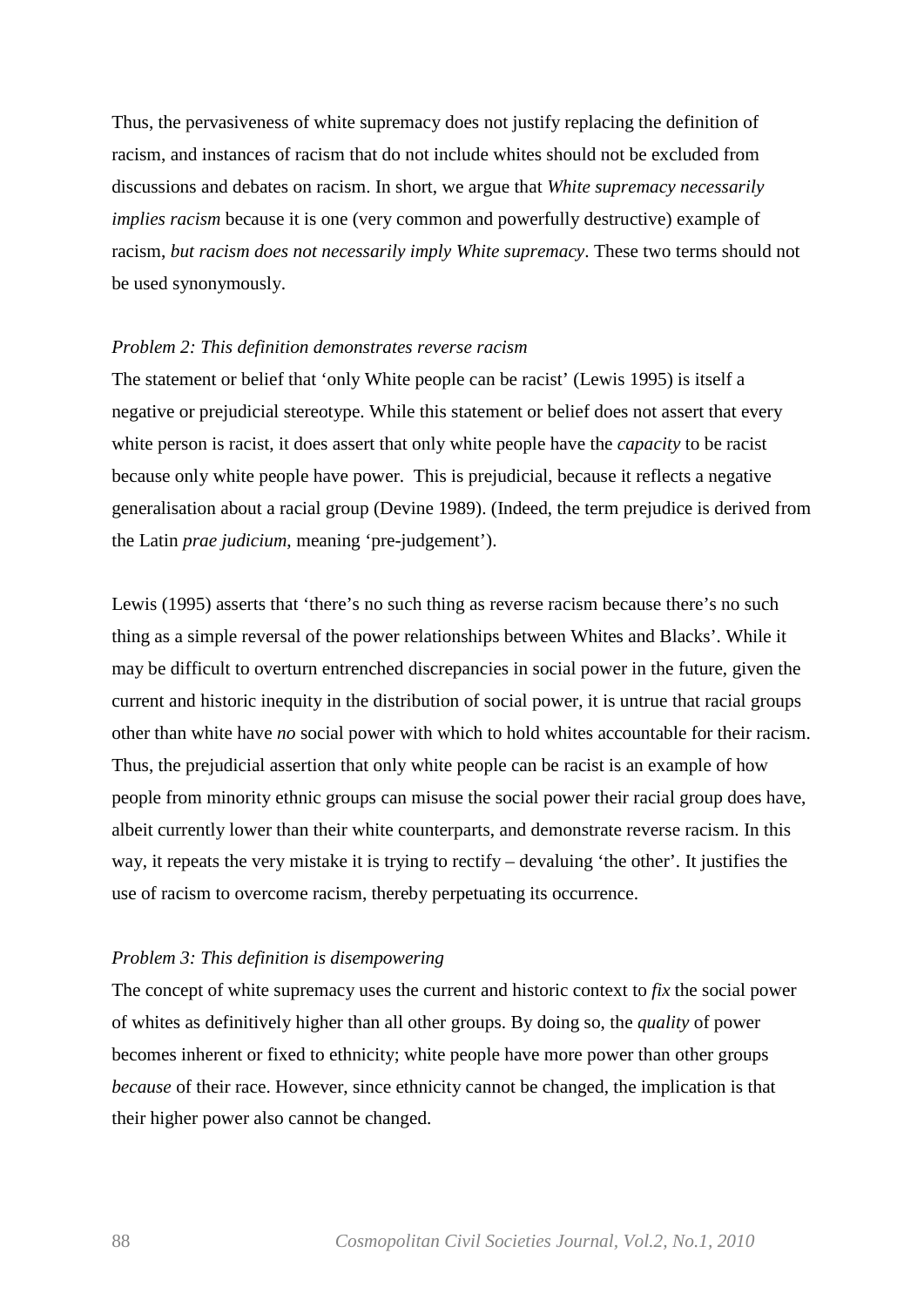This is disempowering for all groups that strive to reduce racism. For example, whites who are aware of the privileges afforded to them from their current and historic social power may nevertheless be trapped by 'White guilt' (Steele 2006); they cannot strive to attain their goal for reducing racism because they cannot change their ethnicity. Similarly, individuals from racial groups other than white also cannot strive to reduce racism because their ethnicity precludes them from having the power to affect the discourse on race relations and the way power is distributed across racial groups. They too must accept racism as an 'unchangeable fact' because their ethnicity is unchangeable. To overcome this sense of disempowerment for all racial groups, it is important to note that levels of power are not inherent to race; they are reactive to circumstance and therefore can change. In other words, the past does not (have to) dictate the future.

# *Problem 4: This definition absolves all racial groups for taking responsibility for racial inequality*

Whites who do not strive for racial equality and do believe in the inherent superiority of their race can use the 'fixed' higher social power to justify their racism. If the *definition* of racism accepts that whites have more power than other groups, then there is an increased risk that whites will believe they are more worthy of this higher social power than any other racial group. This definition lets whites who do not strive for racial equality 'off the hook' for taking responsibility for their contribution to racism, because they cannot change their ethnicity and the fixed higher power that this ethnicity then implies. Similarly, individuals from racial groups other than white are also absolved for taking responsibility for their contribution to racism because they can use their current and historic lower social power to argue that they are less accountable for the prevalence of racism in society. While it is arguable about whether their racial prejudices may have less capacity (or power) to adversely affect others, this does not however indicate that these racialised prejudices are not in fact demonstrations of racism; it is untrue that 'only white people can be racist', as Lewis (1995) and others (e.g. Feagin 2006) argue. The capacity to be racist is a human phenomenon, not a racialised one.

#### *Summary*

In short, the definition *'Racism = White supremacy'* is tendentious, and creates two other social problems in addition to the entrenchment of racism in society: it perpetuates its occurrence by justifying the use of (reverse) racism to overcome racism, and it makes the task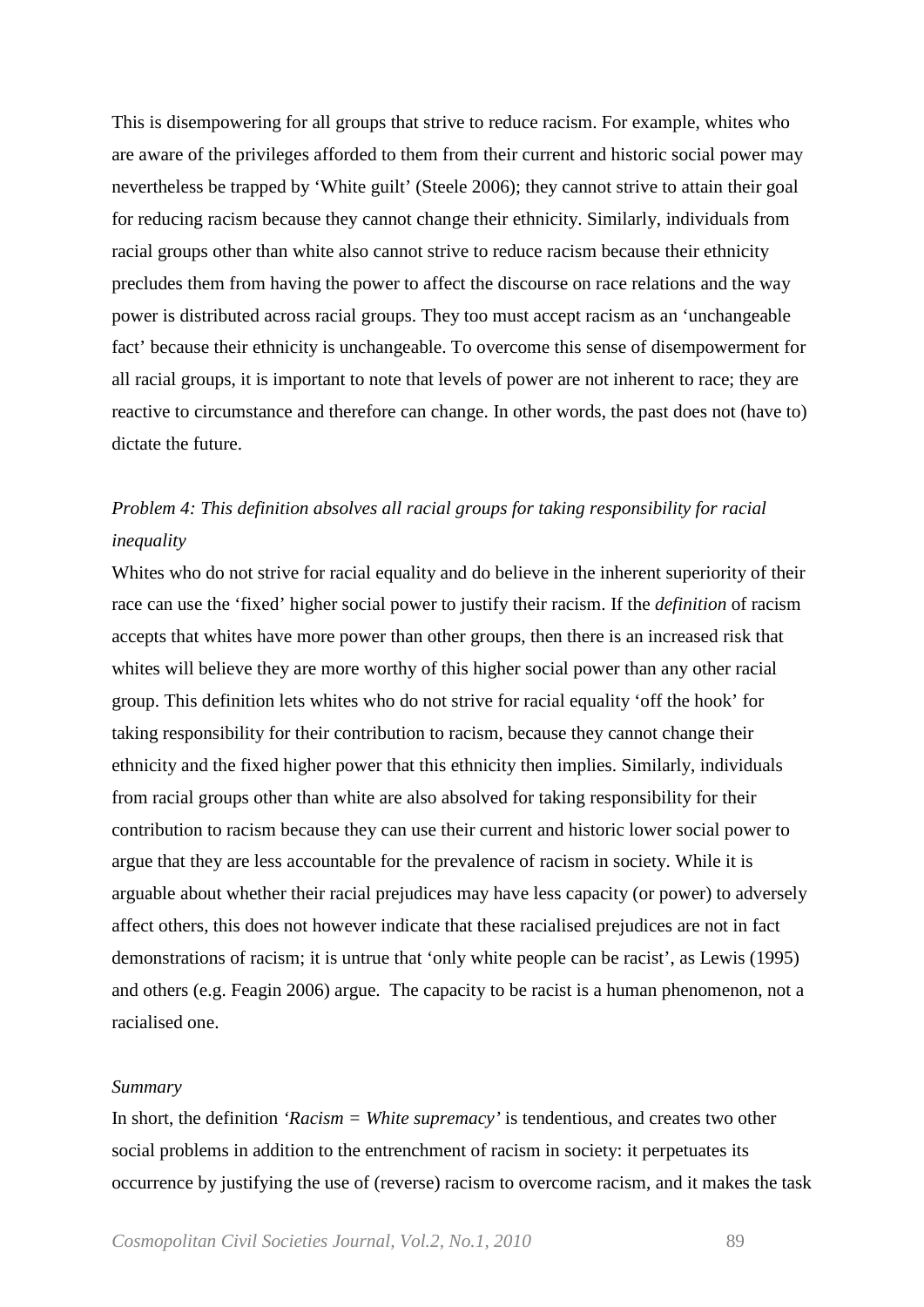of reducing racism impossible because it is based on the notion that racism is an inherent component of racial identity which cannot be changed. By ignoring the subjective (or cognitive and interpretative) aspects of racism, this definition has the perverse effect of 'fixing' racism as an inherent constituent of society rather than something which can be changed or combated. Indeed, since the definition 'Racism = White supremacy' has somewhat gone out fashion during the 1980s, and with the introduction of anti-racism and anti-discrimination laws and the implementation of (albeit sometimes tokenistic) policies to improve parliamentary representation, overt racism has reduced, demonstrating that over time things do and can change.

Extreme examples of institutional racism periodically emerge to remind us of how entrenched white supremacy is. For example, the racist murder of Steven Lawrence brought to light the systemic racialised inequality and injustice of the UK Metropolitan police force (Sivanandan, Sebestyen, & Seabrook, 2000). While such examples are severely costly and support Sivanandan's (2000) assertion that "institutional racism is the litmus test of a society's democracy" (p. 73), there is also a risk that such examples can induce an equally extreme swing toward mis-weighting the respective roles of prejudice and power in the occurrence of racism. To help bring back the balance after these extreme reminders of the prevalence of white supremacy, we need a language that also reminds us that there are indeed (at least) two aspects or factors necessary for its occurrence; power alone cannot bring about racism<sup>[5](#page-10-0)</sup>.

#### **Where to from here?**

We have shown in the discussion above that definitions do matter. The challenge is to develop a definition of racism which would show empathy for all racial groups who have suffered hundreds of years of oppression because of White supremacy; advocate for the needs of racial groups with especially low social power<sup>[6](#page-10-1)</sup> by taking responsibility for rectifying current inequities in social power<sup>[7](#page-10-2)</sup>; instil a sense of awareness among whites for the privileges that are afforded by their groups' strong social power (but as Pedersen (2008) points out, doing so by developing empathy for the oppressed which is an enabling or

<span id="page-10-0"></span><sup>&</sup>lt;sup>5</sup> By analogy, 'power' is the length of a matchstick, but 'prejudice' is the redhead needed to light the match.

<span id="page-10-1"></span> $6$  Or religious groups, especially Muslims.

<span id="page-10-2"></span><sup>&</sup>lt;sup>7</sup> For example, 'the Apology' to Australia's Stolen Generation and generating strategies to 'close the gap' in access to health and education opportunities.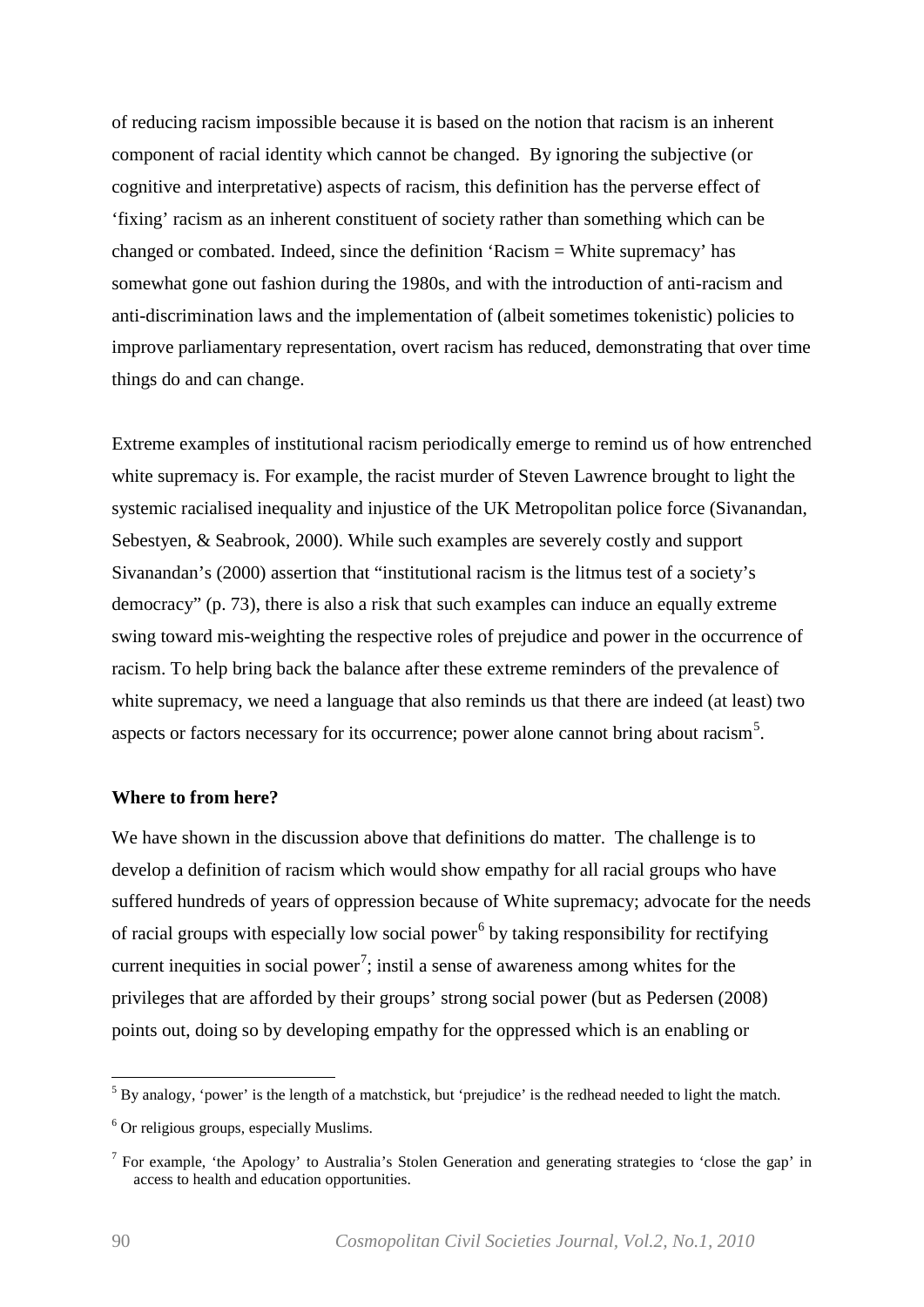empowering emotion, rather than inducing feelings of guilt which can be disempowering); and look forward into a hopeful future towards reduced racism.

So what could be an effective approach for developing a definition of racism that enables its reduction through the more equitable distribution of social power and also continues to highlight its subjective aspect, but without perpetuating its occurrence, disempowering individuals and groups that strive for racial equality, and absolving those that do not? We have turned to the recently emerging literature on cultural competency in the specific area of the delivery of human services to assist in answering this question.

While the concept of cultural competency is becoming increasingly acknowledged across a range of study fields (e.g. media studies, Downing & Husband 2005), we have drawn here upon one specific area with which we are familiar – the delivery of social services. Essentially, cultural competency in the delivery of social services is a move away from ethno-centric organisational practices and institutional policies, and a move toward respecting and valuing cultural *difference* for the richness this difference can offer to both service users and service providers.

Cultural competency in social service delivery is a multifaceted concept, with the literature emphasising personal or self reflective, organisational, and/or political components (e.g. Korbin 2007; Butt 2006; Gustafson 2005; Webb & Sergison 2003; Weerasinghe & Williams 2003; Campinha-Bacote 2002; Purnell 2002; Box et al. 2001; Forehand & Kotchick 1996). Based on these various characteristics, we have re-conceptualised cultural competency as an ongoing *process* (rather than an attainable state) that usually, but not necessarily, emerges from two other interrelated components – cultural awareness and cultural sensitivity.

As we have described elsewhere (Sawrikar 2009; Sawrikar & Katz 2008), we define cultural awareness as having knowledge about the norms of other racial groups. In essence, it requires us to have sufficient knowledge about a group to be able to form a stereotype. It is important to note that stereotypes are neither inherently positive nor negative; they are simply cognitive schemas that help us organise information and allow us to make inferences in cognitively efficient ways (Baron & Byrne 2006). They are only said to be prejudicial when the beliefs that comprise the stereotype are detrimental to the wellbeing (Vaughan & Hogg 2005) and/or compromise access to opportunities for individuals in that racial group (Fraser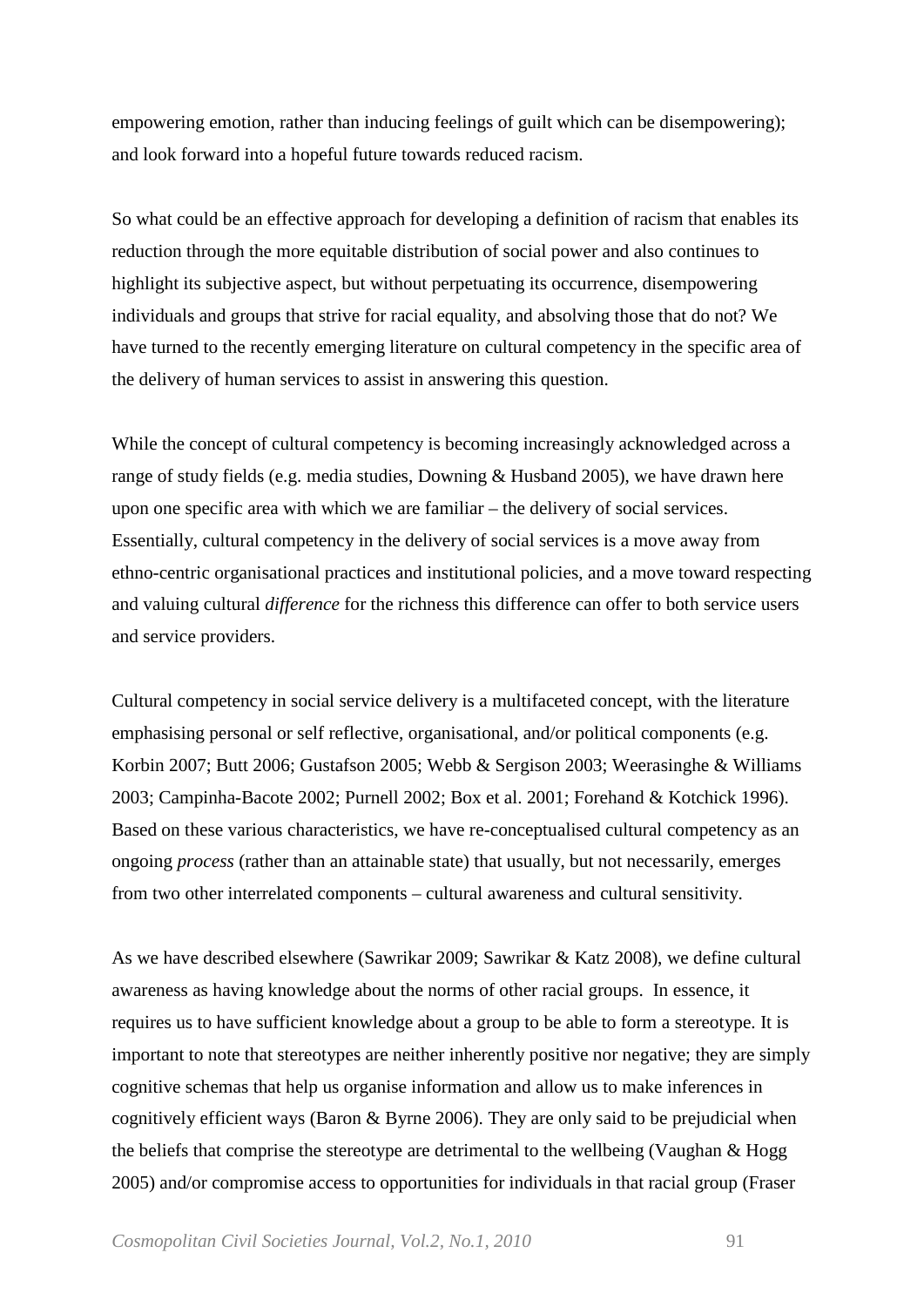1997). Importantly, by having cultural awareness, a service provider is able to acknowledge the impact of culture on the behaviour of their clients from minority ethnic backgrounds.

On the other hand, we define cultural sensitivity as referring to knowledge about how individuals *within* that racial group differ from the 'norm' of that group (Sawrikar 2009; Sawrikar and Katz 2008). In other words, we are now asked to challenge the stereotype we have formed so that it is sensitive to individual variation. The complexity of individuals can then be acknowledged, instead of treating them as representatives of their cultural group (Noble 2008).

There are a number of *personal* outcomes for service providers in striving for cultural competency. These include (but are not limited to), having a sense of efficacy when interacting with and providing social services to people from other cultures (Bell et al. 2005), not being fearful to admit a lack of cultural awareness about a particular group (Brophy et al. 2005), increasing one's general interest in cultural diversity (Braithwaite 2003), being less likely to judge cultural differences as positive or negative, and being more able to accept the occurrence of, sometimes irreconcilable (Rossiter 2008), cultural differences. And it is based on these personal and beneficial outcomes identified in the cultural competency literature that we draw inferences and conclude on the pitfalls of the reductionist definition *'Racism = White supremacy'* at the broader sociological level.

By analogy, we infer that the main outcome of cultural competency at the *societal* level is that one's own racial group is de-centred as the reference point from which others deviate. In culturally competent social service delivery, service providers are asked to explore how their own culture impacts their behaviour and values and to be vigilant on how these may be contributing to biases in the way they deliver services to their minority ethnic clients with different cultural behaviours and values. In doing so, the client group is not seen as *deviating* from some (ethno-centric) standard, but that the (culturally *different*) space between the service provider and service user is an ethnically equitable dyadic unit<sup>[8](#page-12-0)</sup> in which subjective and interpretative, but negative, stereotypes can be overturned (by both service users and service providers).

<span id="page-12-0"></span><sup>&</sup>lt;sup>8</sup> We are referring here to equity in racialised social power, but acknowledge that professional differences in social power will also affect this unit.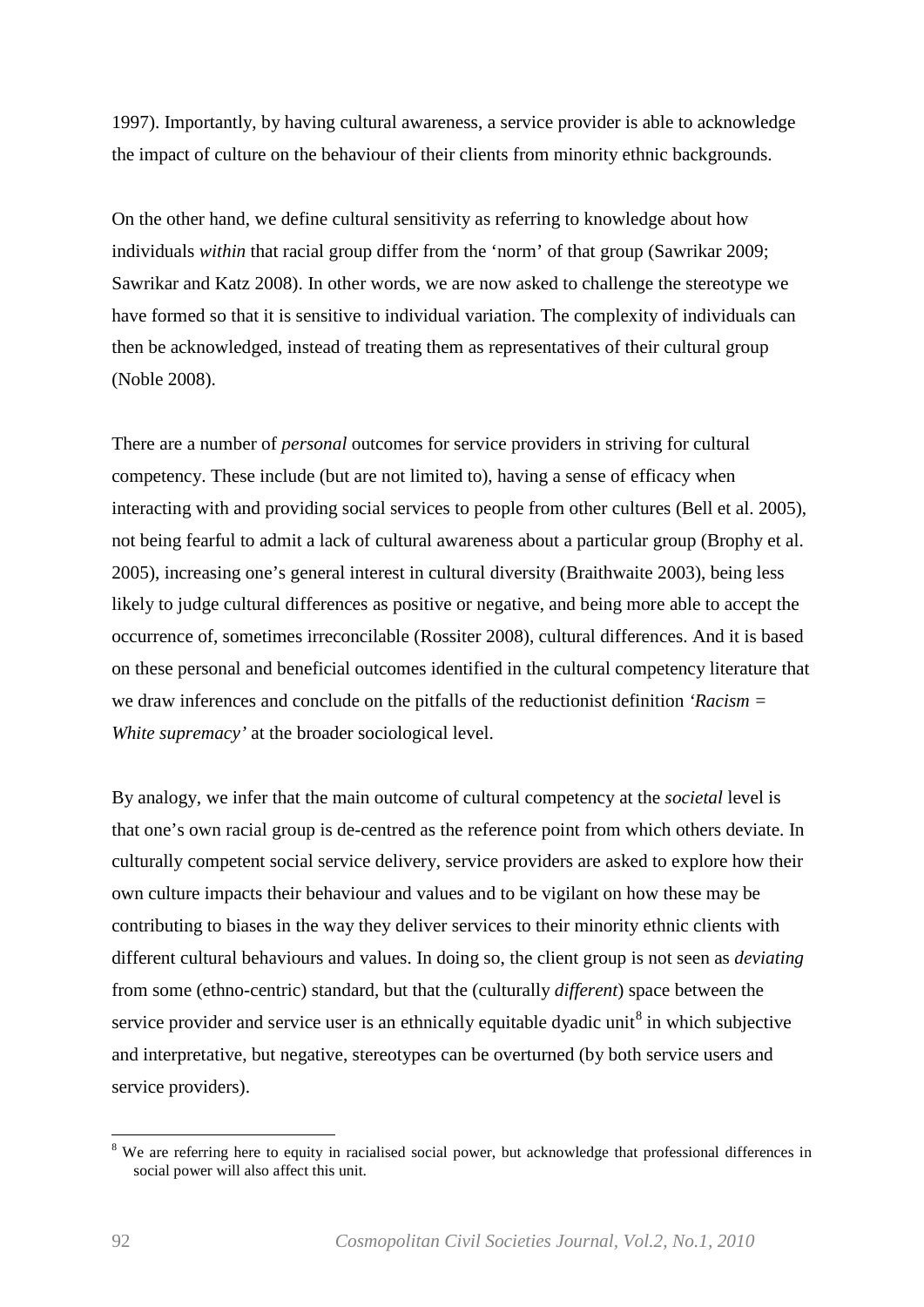At the broader level, de-centring the two groups so that they are each understood in relation to one another, (and not understood as the minority group in relation to the white group), allows for the unique cultural characteristics of each racial group to be acknowledged and valued equally. Respect and value for 'the other' emerges because each culture is equally valued in their own right, and the value of *difference* is seen an important asset contributing to the fabric of socio-cultural life; each has something to teach and learn from 'the other side'. This approach is consistent with the 'diversity approach' described earlier.

Importantly, if there is no reference group around which the discourse on racism revolves, then it can avoid a number of problems. For example, it avoids inadvertently strengthening the power of whites who are seen as the fixed reference point with definitively higher social power than all other groups; no racial group dominates the agenda or movement towards reduction in racism; instances of racism that do not involve whites are not excluded from discussions on racism; each racial group is valued for their unique cultural characteristics; and no racial group is held hostage to their unchangeable ethnicity from which inferences about social power may be made.

We have drawn here on the service provision sector as an example of how debates in the general academic literature on racism may want to form itself in the future; taking direction from an area in which 'the general' is currently applied (and indeed across several fields of application). However, this paper is not about racially equitable service provision or any other area of application. It is about the definition of racism, the power of language, and the need to avoid discourses that impede the goal of reducing racism. To this end, the concept of cultural competency, drawn from the service provision literature, has been used here to show a possible way forward from the simplistic and (what we see to be) destructive definition *'Racism = White supremacy'*.

In short, we are arguing that 'respect for cultural difference' is one possibly effective strategy for attaining the end goal – reducing racism (or attaining racial equality, to use a part-utopian optimism) by equalising social power but without perpetuating its occurrence, disempowering groups that strive for racial equality, and absolving those that do not. In the words of Honneth (1996), 'it is a claim for 'respect' in the form of 'rights'' (cited in Yar, 2001, p. 300).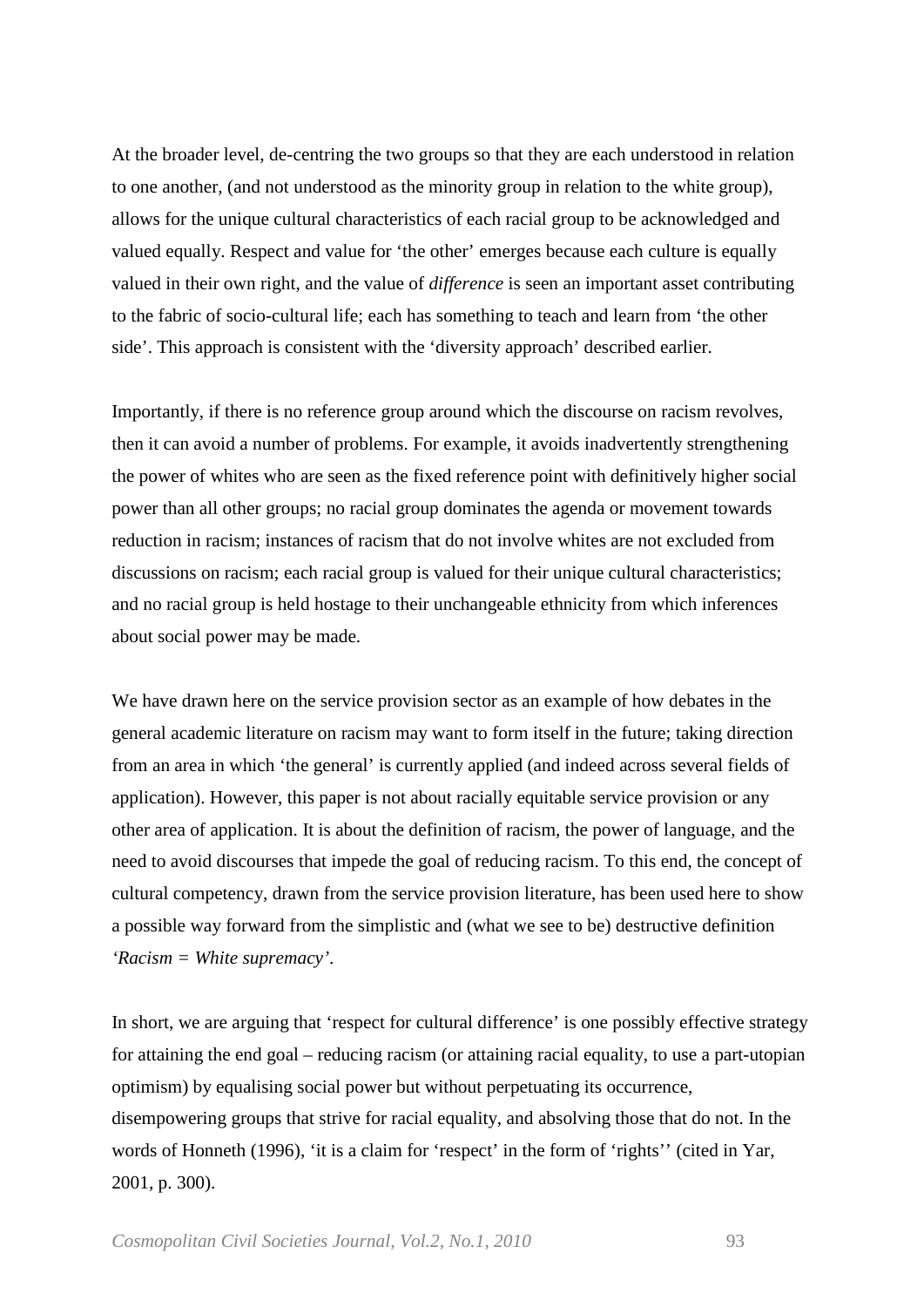Our argument is consistent with Taylor's (1994) advocacy for 'cultural survival'; national policies that demonstrate value for cultural preservation. We see that policies that promote cultural preservation enable all citizens (from both the white majority and all minority ethnic groups) to *choose* which aspects of all the diverse parts of their exposure to multiculturalism (phenotypic, cultural, and/or linguistic, for example) that they would like personally preserve and incorporate into their subjective or "affirmed identity" (Taylor 1989, cited in Weir 2009).

Implementing policies that reflect the opposite of cultural survival, namely nationalistic policies of assimilation, ultimately reflect a judgement on which culture (the dominant, 'mainstream' culture) is valued or respected enough to (continue to) preserve. Such political forces of tension that require minority groups to forsake parts of their own cultures and adapt to some nationalistic set of behaviours and norms arguably provide fertile breeding ground for different groups to be pitted against one another in a separatist fight to preserve their authentic identity. The framework we have offered is a vision of plurality that does not pretend that there is a 'mainstream' nor strives to redefine it (at least at this stage), but argues for the equal value of 'non-mainstream' cultures to daily and national life. [Arguably, 'respect for cultural difference' and the right to be different without inherent judgments about the value of this difference can become a tie that unifies a nation (Etzioni 2009) assuming a shared national vision is what is desired, although we do not see that striving for a shared set of national values is desirable because such a goal will inevitably involve divisive processes].

Importantly, we see that this framework espouses the value of culture itself; and it is the loss of culture which is seen as detrimental and in need of protection. But as culture is a dynamic process in a constant state of re-interpretation (across situations, time, individuals and generations, for example), it is not the specific, identifiable or categorical aspects of culture which we are asking to respect and protect. Indeed, we are quick to point out that it is not the group differences that essentialise people and cultures that we see as important in preserving, as Taylor has been criticised for implying by Fraser (2005) and others (e.g. Crowder, Ludeman, & Vas Dev 1997). It is the principle or ideology that culture itself (in however a (globalised) citizen *chooses* to express their numerous cultural parts) is of value, and that (multi-)cultural differences between people are a rich source of society's fabric to be acknowledged as essential in preserving. In this way, 'status equality and not the validation of group identity' (Fraser 2005) is what is protected.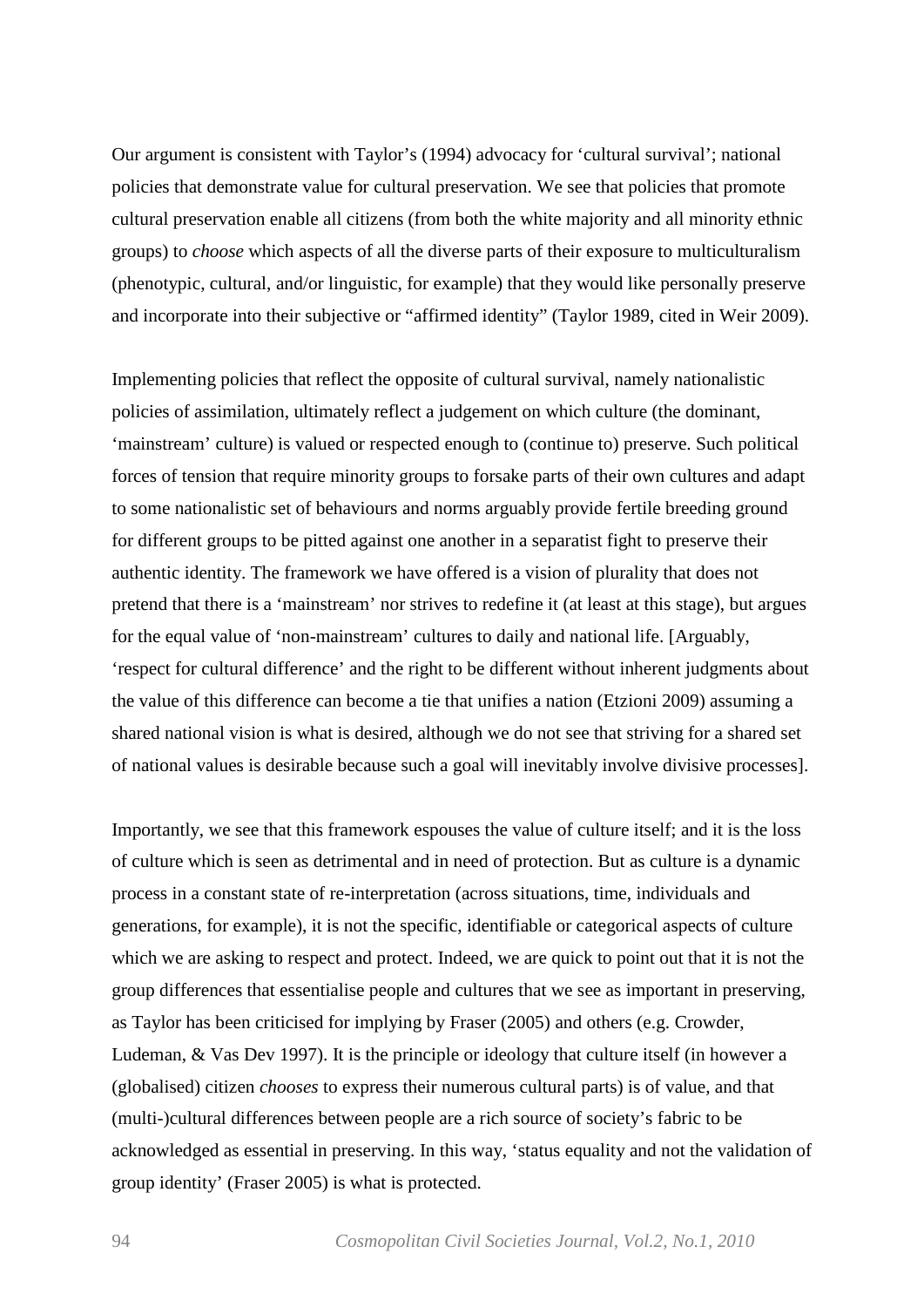Having said this, we do acknowledge that the rhetoric of 'respect for cultural difference' comes with its own set of complex issues and it is not a simple goal to understand or implement. For example, such rhetoric will likely lead to questions such as those posed by Cantle (2005) who asserts that "in a multicultural country there must be a clear political will to reach a consensus on what level of "difference" is accepted and which differences are acceptable" (cited in Burnett 2007, p. 116). That is, the need to empiricise the quantity and quality of 'respect for difference' among some researchers as the basis for homogenising a nation and its citizens through some sort of 'shared vision' (a notion also espoused by San Juan Jr, 2002) will form part of the challenge in implementing our suggested framework and language. However, we still take the position that at the very least, this kind of language is a positive step towards reducing racism compared to the perverse and disempowering definition *'Racism = White supremacy'*.

# **Conclusion**

In conclusion, racism is not reducible to White supremacy. As the stereotypes that underlie racism are subject to change with new information that either broadens, challenges, or disconfirms the previously held prejudicial stereotype, racism is seen, in part, as a choice. Indeed, it is crucial to create a space for the language of choice and personal responsibility in the discourse on racism because this kind of language is empowering and therefore seen as an effective tool for reducing racism. By properly acknowledging the role of 'prejudice' in racism, and not exclusively focusing on the element of 'power', individuals can be better empowered to exercise their own personal power and choice to be vigilant on their racial prejudices, and all racial groups can be better empowered to take responsibility for protecting each of our human right to racial equality.

### **Acknowledgements**

For their valuable insights from and contributions to discussions at the 4 Rs Conference (2009) we would like to thank Professor Hurriyet Babacan (University of Melbourne), Ms Kavitha Chandra-Shekeran (Victorian Equal Opportunity and Human Rights Commission), Mr Loga Chandrakumar (University of Melbourne), Professor Andrew Jakubowicz (University of Technology, Sydney), Associate Professor Greg Noble (University of Western Sydney), and Dr Anne Pedersen (Murdoch University). We would also like to acknowledge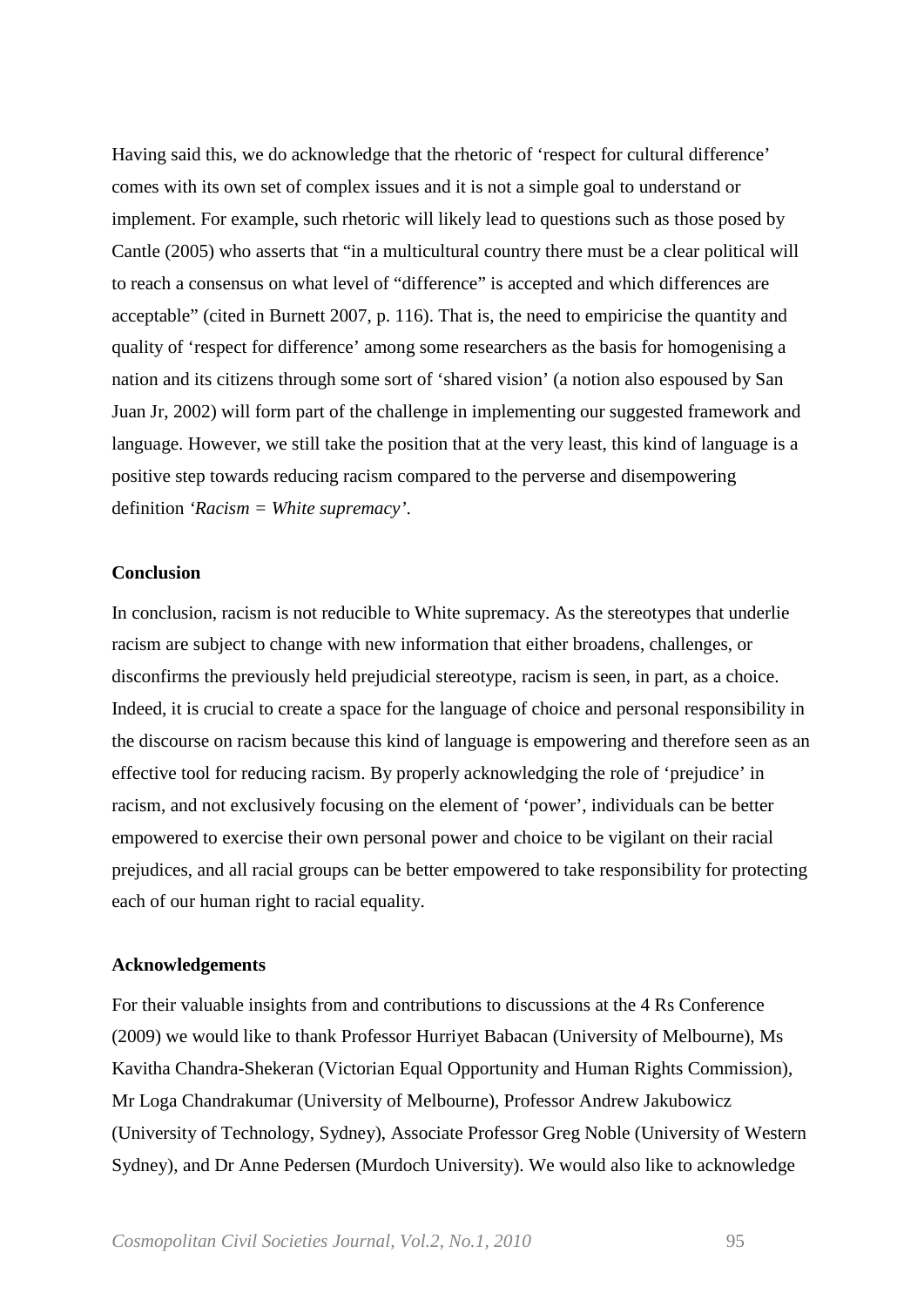and thank Dr Kristy Muir (SPRC), Mrs Anjali Russell (Department of Community Services;

DoCS), and Mr Tony Piggott for their comments and ideas on early drafts of this paper.

Finally, we thank the two anonymous reviewers for their thought provoking and invaluable feedback and suggestions on the final draft of this paper.

# **References**

- Allport. G. 1979, *The Nature of Prejudice*, Addison-Wesley, Reading, United Kingdom. Australian Department of Immigration and Citizenship,<http://www.citizenship.gov.au/>
- Baron, R. A. & Byrne, D. 2000, *Social Psychology* (9 ed.), Allyn and Bacon, Boston.
- Bell, A., Bryson, C., Barnes, M., & O'Shea, R. 2005, *Use of childcare among families from black and minority ethnic backgrounds*,National Centre for Social Research, London.
- Blalock, H.M. 1967, *Toward a Theory of Minority-Group Relations*, John Wiley & Sons, Toronto.
- Bonilla-Silva, E. 2001, *White supremacy and racism in the post Civil Rights era*, Lynne Rienner Publishers, Colorado.
- Bonilla-Silva, E. 1996, 'Rethinking racism: Toward a structural interpretation', *American Sociological Review,* vol.62 no.3, pp.465-480.
- Box, L., Bignall, T., & Butt, J. 2001, *Supporting parents through provision of childcare*. Race Equality Unit, London.
- Braithwaite, A. C. 2003, 'Selection of conceptual model/framework for guiding research interventions', *Internet Journal of Advanced Nursing Practice*, vol. 6, no. 1, 17 March 2008, <http://www.ispub.com/ostia/index.php?xmlFilePath=journals/ijanp/vol6n1/research.xml>
- Brophy, J., Jhutti-Johal, Y. & McDonald, E. 2005, *Minority ethnic parents, their solicitors and child protection litigation*, Oxford Centre for Family Law and Policy, Oxford.
- Burnett, J. 2007, 'Community cohesion: A new framework for race and diversity': Review, *Race & Class,* vol.48, pp. 115-118.
- Butt, J. 2006, *Are we there yet? Identifying the characteristics of social care organisations that successfully promote diversity*, Race Equality Discussion Paper 01, Social Care Institute for Excellence, London.
- Campinha-Bacote, J. 2002, 'The process of cultural competence in the delivery of healthcare services: A model of care', *Journal of Transcultural Nursing*, vol. 13, no. 3, pp. 181–184.
- Carmichael, S. & Hamilton, C. V. 1992, *Black Power: The Politics of Liberation* (Reissued.), Vintage, New York.
- Cazenave, N. A. & Maddern, D. A. 1999, 'Defending the White Race: White Male Faculty Opposition to a White Racism Course', *Race and Society*, vol. 2, pp. 25-50.
- Chrandrakumar, L. 2008, 'Developing an Anti-Racism Framework for Victoria', *4 Rs Conference*, University of Technology, Sydney, Australia.
- Chandra-Shekeran, K. 2008, 'Geographies of Racism Policy Panel', *4 Rs Conference*, University of Technology, Sydney, Australia.
- Crowder, G., Ludeman, R., & Vas Dev, S. 1997, 'Charles Taylor's politics of recognition', *The Flinders Journal of History & Politics,* vol.19*,* pp.103-116.
- Davies, J. E. 2007, 'The nature and causes of ethnic rivalry in Fiji', in Grant, C. H., Grant, K., Kirton, M. R.(eds) *Governance, Conflict Analysis and Conflict Resolution*, Ian Randle Publishers, Kingston, Jamaica.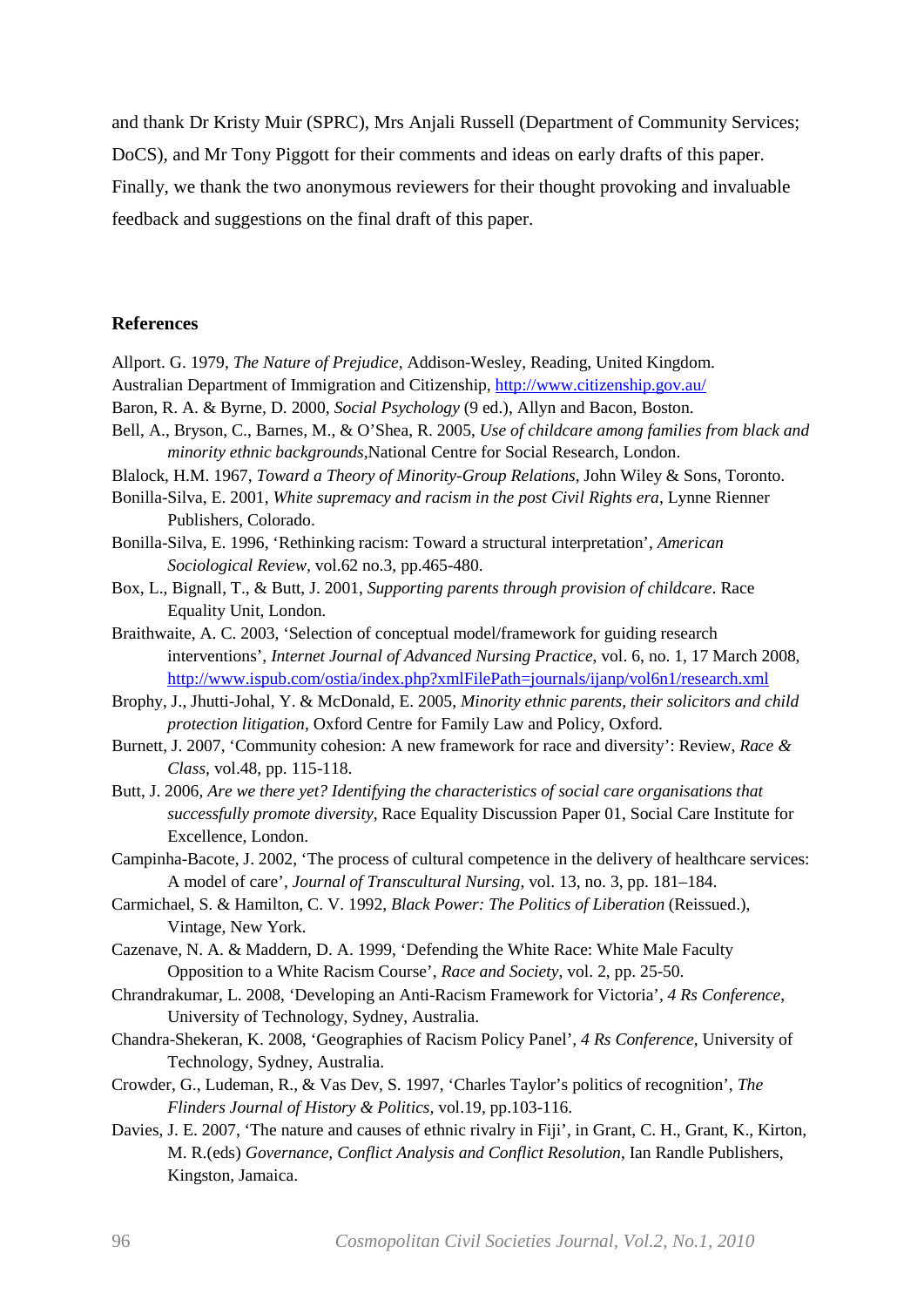- DeVine, P.G. 1989, 'Stereotypes and prejudice: their automatic and controlled components', *Journal of Personality and Social Psychology*, vol. 56, pp. 5-18.
- Etzioni, A. 2009, 'Minorities and the national ethos', *Politics*, vol.29, no.2, pp.100-110.
- Feagin, J. R. 2006, *Systemic Racism: A Theory of Oppression,* Routledge, New York.
- Forehand, R., & Kotchick, B. A. 2002, 'Behavioural parent training: Current challenges and potential solutions', *Journal of Child and Family Studies*, vol. 11, no. 4, pp. 377–384.
- Fraser, N. 2005, 'Reframing justice in a globalising world', *New Left Review*, vol.36, pp. 1-19.
- Fraser, N. 1997, *Justice Interruptus: Critical reflections on the "Postsocialist" Condition*, Routledge: New York.
- Giddens, A. 1997, *Sociology*. Polity Press, London.
- Gilroy, P. 2005, 'From a postcolonial past to a new multiculturalism', *The Chronicle of Higher Education,* vol.51, p. 18.
- Gilroy, P. 1999, 'Between camps: race and culture in postmodernity': An inaugural lecture, *Economy and Society,* vol.28, no. 2, pp.183-197.
- Gregg, M. 2002, 'Remnants of humanism', *Continuum: Journal of Media and Cultural Studies,*  vol.16, no.3, pp.273-284.
- Griffiths, M., Sawrikar, P., & Muir, K. 2009, 'Culturally appropriate mentoring for Horn of African young people in Australia'. *Youth Studies Australia,* vol. 28 no.2, pp.32-40.
- Gustafson, D. 2005, 'Transcultural Nursing Theory from a Critical Cultural Perspective, *Advances in Nursing Science,* vol.28 no.1, pp.2-16.
- Holland, S. P. 2005, 'The last word on racism: New directions for a critical race theory'. *The South Atlantic Quarterly*, vol.104, no.3, pp.403-423.
- Honneth, A. 1996, *The struggle for recognition,* Polity Press: Cambridge.
- Jakubowicz, A. 2008, 'Plenary', *4 Rs Conference*, University of Technology, Sydney, Australia.
- Lewis, V. 1995, *Colour Power*, [http://www.xyonline.net/ColourP.shtml.](http://www.xyonline.net/ColourP.shtml)
- Miles, R. & Brown, M. 2003, '*Racism: Key Ideas*', 2<sup>nd</sup> ed. Routledge, London.
- Newman, L. M. 2002, 'Common Ground: Reimagining American history': Book Review, *The Journal of American History*, vol.89 no.3.
- Noble, G. 2008, 'What is this thing called respect? Perspectives on post-multiculturalism', *4 Rs Conference*, University of Technology, Sydney, Australia.
- Noivo, E. 1998, 'Neither 'Ethnic Heroes' nor 'Racial Villains': Inter-Minority Group Racism', In Satzewich, V, *Racism and social inequality in Canada: concepts, controversies, and strategies of resistance*. Thompson Educational Publishing, Toronto.
- Korbin, J. 2008, 'Child Neglect and Abuse across Cultures' in Robinson, G., Eickelkamp, U., Goodnow, J. & Katz, I. (eds.), *Contexts of Child Development Culture, Policy and Intervention*, Charles Darwin University Press, pp. 122-130.
- Okihiro, G. Y. 2001, *Common ground: Reimagining American history*, Princeton University Press: Princeton.
- Okihiro, G. Y. 1994, *Margins and mainstreams: Asians in American history and cultur*e, University of Washington Press, Seattle.
- Pedersen, A. 2008, 'Prejudice reduction with respect to Aboriginal Australians and Muslim Australians: Can what is learned be unlearned?', *4 Rs Conference*, University of Technology, Sydney, Australia.
- Purnell, L. 2002, 'The Purnell Model for Cultural Competence', *Journal of Transcultural Nursing*, vol. 13, no. 3, pp. 193–196.
- Rattansi, A. 2007, *Racism: A very short introduction*, Oxford University Press, Oxford.
- Robotham, D. 2005, 'Cosmopolitanism and planetary humanism: The strategic universalism of Paul Gilroy', *The South Atlantic Quarterly*, vol.104, no.3, pp.561-582.